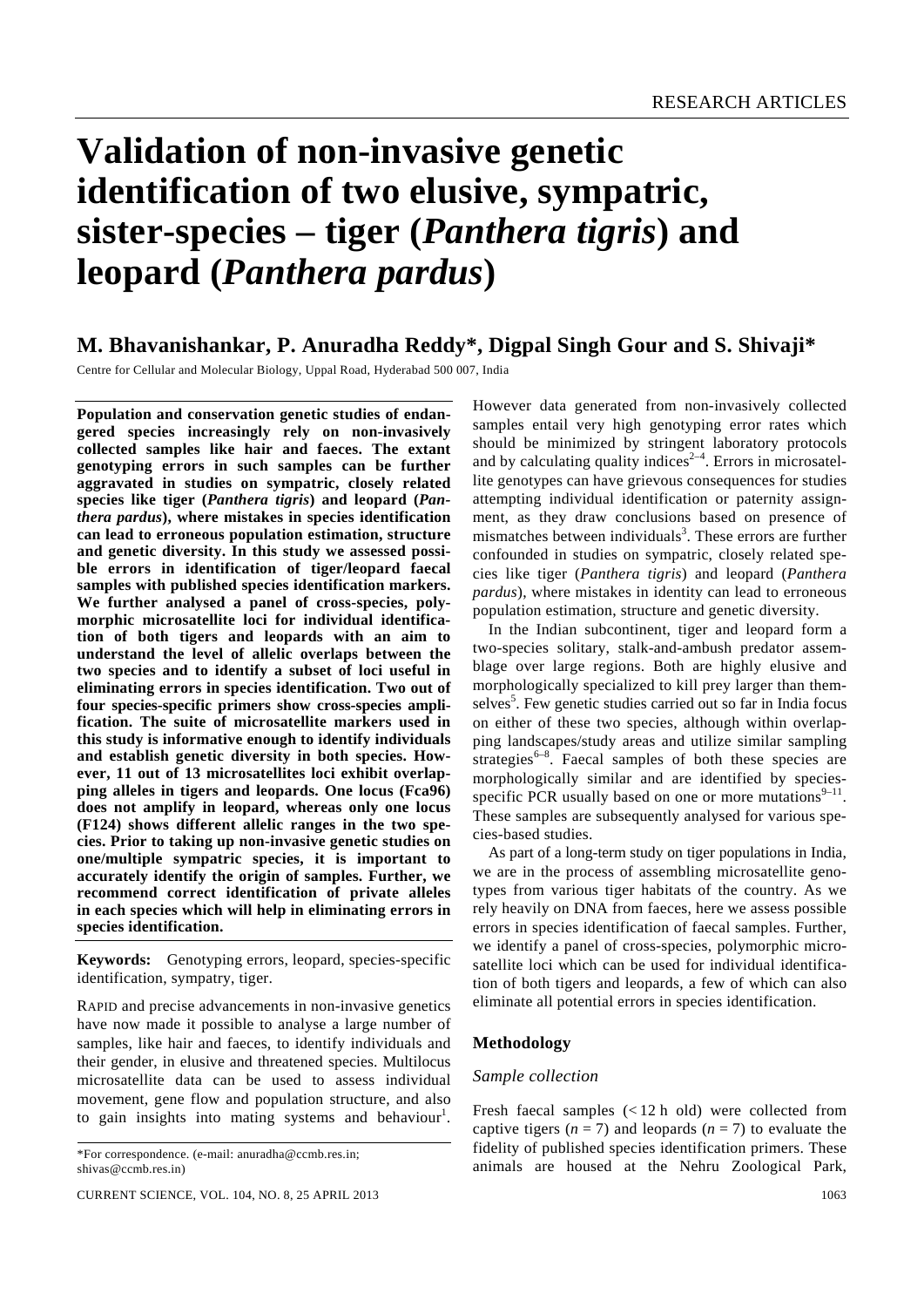Hyderabad and at the Laboratory for the Conservation of Endangered Species, Centre for Cellular and Molecular Biology, Hyderabad.

 Six leopard blood and tissue samples, obtained from rescue centres and forensic cases, were used to assess 13 microsatellite loci used in tigers in our previous studies7,12. Six fresh faecal samples of captive leopards were also analysed with the same suite of microsatellite loci.

 Between January and March 2010, fresh carnivore faecal samples were collected along all roads and trails, and around water bodies in Buxa Tiger Reserve  $(761 \text{ km}^2)$ , West Bengal, by forest department personnel. Samples were collected in two sessions with a gap of 30 days to allow for the deposition of fresh samples. All samples were collected in fresh, self-adhesive plastic bags (Ziploc covers) with silica beads and with their geographic locations appropriately recorded. Samples were transported to laboratory within one month and stored at  $-20^{\circ}$ C till extraction. A similar exercise was carried out twice within the core area  $(392 \text{ km}^2)$  and once in the buffer area  $(942 \text{ km}^2)$  of Ranthambore Tiger Reserve, Rajasthan, between October and December 2010. These samples, however, were preserved by the two-step method<sup>13</sup>, i.e. 24 h storage in ethanol followed by desiccation with silica. Permissions to collect carnivore faecal samples from Buxa and Ranthambore Tiger Reserves were granted by the Principal Chief Conservator of Forests and Chief Wildlife Warden of West Bengal and Rajasthan respectively (letter no. 893/26-5(1) dated 12 March 2010 and letter no. 5252 dated 17 May 2010).

#### *DNA extraction*

DNA was extracted from blood and tissue samples by standard phenol–chloroform method $14$ , and from fresh faecal samples, both captive and wild, by modified guanidinium thiocyanate–silica method<sup>15</sup>, in a dedicated room free of PCR products to minimize contamination. Faecal samples were extracted in sets of ten along with an extraction control to monitor for contamination at the time of isolation.

# *Species identification*

Faecal extracts from captive animals  $(n = 14)$  were analysed with four primer pairs for accuracy in species identification. Tiger-specific primers sets included TIF and TIR which amplify a region of cytochrome  $b$  gene<sup>9</sup>; Tig490F and Tig490R; Tig509F and Tig509R which amplify segments of NADH5 (ref. 10); while one set of leopard-specific primers amplifies a region of NADH4 (ref. 11). Amplicons were obtained following PCR protocols described in the respective papers and were visualized on 1.5– 2% agarose gels depending on the amplicon size.

 All wild samples were screened with TIF and TIR primers. Tiger-negative samples were further amplified

with 16S rRNA felid primers<sup>16</sup>. Amplicons were visualized on 2% agarose gels and cleaned with QIA quick columns (Qiagen Inc., USA). Both strands were sequenced on ABI 3730 DNA Analyser.

# *Quantitative PCR of wild samples*

Tiger and leopard faecal extracts from Buxa and Ranthambore were quantified by qPCR with CmycEx3-71F and CmycEx3-223R, which amplify 191 bp of exon 3 of  $c$ -*myc* proto-oncogene in felids<sup>17</sup>. Amplifications were performed in triplicates with 8 μl reaction mixture containing 4 μl SYBR Green (Invitrogen), 5 pM forward and reverse primers and 2 μl of faecal extract. PCR was carried out in an ABI 7900 HT Real Time PCR System. PCR conditions were – initial incubation at  $50^{\circ}$ C for 2 min and at 95°C for 10 min, followed by 40 cycles of 95°C for 15 sec, 60°C for 30 sec and 72°C for 30 sec. This was followed by a final dissociation cycle of 95°C for 15 sec, 60°C for 15 sec and 95°C for 15 sec. Three no-DNA controls were included in each plate of extracts. DNA concentrations in the extracts were calculated from slope and *Y*-intercept  $(Y_{int})$  of the trendline from standard curve, plotted as log of DNA concentrations versus  $C_t$  values: DNA concentrations =  $10^{(C_t \cdot Y_{int})/\text{slope}}$ .

# *Individual identification*

Tiger and leopard DNA extracts were genotyped at 13 microsatellite loci (Table 1). DNA was amplified, electrophoresed and analysed as described in Reddy *et al*. 17. All allelic data were analysed in Microsoft EXCEL spreadsheets. Allele frequency analysis, estimates of probability of identity  $(P_{ID})$  and  $P_{ID}$  (sib) were carried out using CERVUS version 3.0 (refs 18 and 19). Unique genotypes were identified by the Identity Test in CERVUS. Samples which matched at a minimum of eight loci were pooled to create consensus genotypes. Samples which had mismatches at up to three loci were re-examined by PCR for possible genotyping errors. PCR was also repeated in triplicates at the unamplified loci to obtain complete genotypes. All criteria for estimating genotyping errors were followed as described by Arandjelovic *et al.<sup>4</sup>*.

#### *Genetic diversity analysis*

Observed and expected heterozygosities were calculated for 12 microsatellite loci for wild and captive leopard samples as implemented in POPGENE<sup>20</sup>. Observed and effective number of alleles<sup>21</sup> was also calculated using the same software. Polymorphic information content (PIC) of each locus was calculated using allelic frequencies (http://www.genomics.liv.ac.uk/animal/Pic1.html) to evaluate the informativeness of heterologous loci in leopards.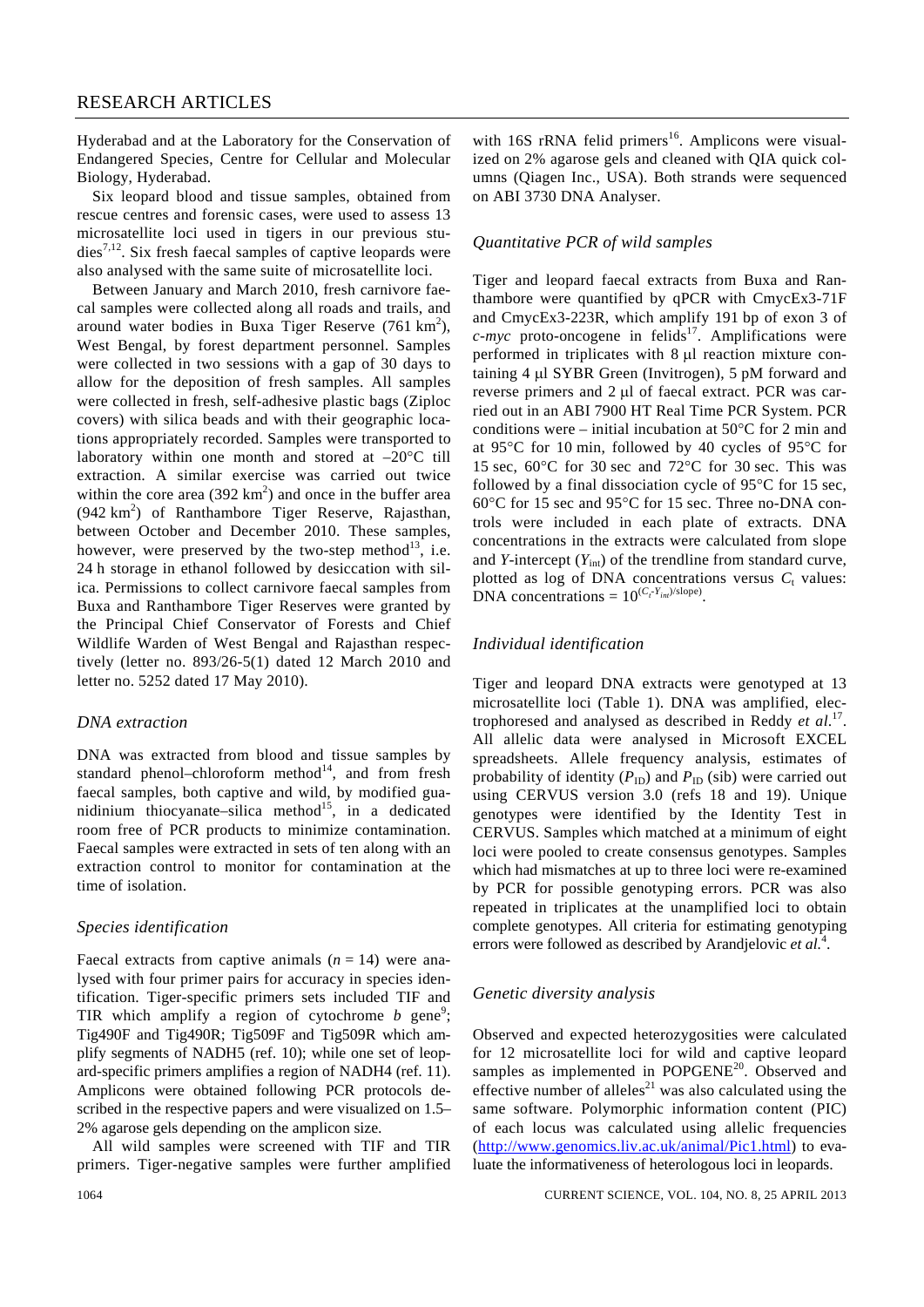|                |                               | Repeat |           |                                     | Size range and alleles         |
|----------------|-------------------------------|--------|-----------|-------------------------------------|--------------------------------|
| Locus          | Primer sequence               | type   | Reference | Size range and alleles in tiger     | in leopard                     |
| F37            | CGCCTTTCTCACATTACCAT          | Tetra  | 25        | $225 - 240$                         | $215 - 230$                    |
|                | CACTGACAGATCTGATCCTG          |        |           | $(227^*, 231, 235, 237)$            | (219, 223, 227)                |
| F42            | CCCACGTGGACTAATCAAAT          | Tetra  | 25        | $200 - 240$                         | $225 - 240$                    |
|                | CACTGCACAAATTAAGAGGC          |        |           | (206, 210, 214, 218, 226, 230, 238) | (226, 230, 234, 238)           |
| F53            | <b>GTTGGGAGTAGAGATCACCT</b>   | Tetra  | 25        | $165 - 190$                         | $150 - 175$                    |
|                | GAAAAAGACTCCTGCTTGCA          |        |           | (168, 172, 176, 180, 188)           | (154, 158, 162, 166, 170, 174) |
| F115           | <b>CTCACACAAGTAACTCTTTG</b>   | Tetra  | 25        | $175 - 195$                         | $185 - 210$                    |
|                | CCTTCCAGATTAAGATGAGA          |        |           | (179, 183, 187, 193)                | (185, 193, 197, 199, 203, 209) |
| F124           | TGCTGGGTATGAAGCCTACT          | Tetra  | 25        | $200 - 220$                         | $175 - 190$                    |
|                | <b>ATTGCCTCAACTACCTAGGC</b>   |        |           | (200, 204, 208, 212, 216, 220)      | (178, 182, 186, 190)           |
| F141           | CATTCTGCTCTCAGAGCATG          | Tetra  | 25        | $255 - 285$                         | $265 - 280$                    |
|                | <b>GTCTGGGTCTTGTAACTCCT</b>   |        |           | (259, 263, 267, 271, 279, 283)      | (267, 271, 275, 279)           |
| F146           | <b>TTACGGTCTCTCCACAAGTC</b>   | Tetra  | 25        | $140 - 160$                         | $145 - 155$                    |
|                | GAACCAGGTGATGAGAACTG          |        |           | (146, 150, 154, 158)                | (148, 152)                     |
| Fca391         | <b>GCCTTCTAACTTCCTTGCAGA</b>  | Tetra  | 25        | 195-220                             | $190 - 215$                    |
|                | <b>TTTAGGTAGCCCATTTTCATCA</b> |        |           | (198, 206, 210, 214, 218)           | (194, 198, 202, 206, 214)      |
| Fca424         | TGGAAAAATGTGGAATACTGAA        | Tetra  | 25        | $150 - 175$                         | $155 - 180$                    |
|                | <b>CCAATTTGTAGTGACATCCCC</b>  |        |           | (154, 158, 162, 166, 170, 174)      | (158, 162, 166, 170, 174, 178) |
| Fca441         | ATCGGTAGGTAGGTAGATATAG        | Tetra  | 25        | $145 - 160$                         | $135 - 160$                    |
|                | <b>GCTTGCTTCAAATTTTCAC</b>    |        |           | (148, 152, 156, 160)                | (136, 144, 148, 152, 156)      |
| Fca96          | CACGCCAAACTCTATGCTGA          | Di     | 25        | $195 - 205$                         | No amplification               |
|                | CAATGTGCCGTCCAAGAAC           |        |           | (197, 201, 203, 205)                |                                |
| E <sub>6</sub> | CCTGGGGATAATAAAACTAGTA        | Tri    | 9         | $135 - 160$                         | $145 - 165$                    |
|                | CATGAATGAATCTTTACACTGA        |        |           | (138, 147, 150, 153, 156)           | (148, 151, 154, 157, 160, 163) |
| E7             | <b>GCCCCAAAGCCCTAAAATAA</b>   | Di     | 9         | $135 - 150$                         | $140 - 160$                    |
|                | <b>GCATGTCGGACAGTAAAGCA</b>   |        |           | (139, 141, 143, 145, 149)           | (143, 147, 151, 153, 155, 157) |

**Table 1.** Description of microsatellite loci used to screen tiger and leopard samples

**\***Alleles in bold are common in both species.





**Figure 1.** *a*, Amplification with leopard-specific NADH4 primers (lanes 1–7, Tiger faecal extracts; lanes 8–14, Leopard faecal extracts). **, Amplification with tiger-specific TIF and TIR primers (lanes**  $1-7$ **,** Leopard faecal extracts; lanes 8–14, Tiger faecal extracts). *c*, Amplification with tiger-specific NADH5 Tig490 primers (lanes 1–7, Leopard faecal extracts; lanes 8–14, Tiger faecal extracts). *d*, Amplification with tiger-specific NADH5 Tig509 primers (lanes 1–7, Leopard faecal extracts; lanes 8–14, Tiger faecal extracts). Lane L, 100 bp ladder and lane 15, PCR negative.

CURRENT SCIENCE, VOL. 104, NO. 8, 25 APRIL 2013 1065

**Results** 

## *Species identification*

All four sets of primers accurately identified the target species in captive extracts. However, amplicons of desired sizes were also obtained in non-focal species (Figure 1) with Tig509 primers<sup>10</sup> and NADH4 (ref. 11).

## *Microsatellite amplification and analysis in leopards*

Six leopard blood/tissue samples and six captive leopard faecal samples were used to screen 13 microsatellite loci routinely used in our analyses on tiger samples. One locus, Fca96, did not amplify in leopard samples. Only F124 showed an allelic range in leopard distinctly different from that in tiger (Table 1). The remaining 11 loci showed considerable overlap between the two species.

 Out of a total of 304 faecal samples collected from Buxa and Ranthambore Tiger Reserves, 148 were of tiger origin and 72 were positively leopard samples. Following qPCR, 16 leopard samples with more than 20 pg/ $\mu$ l were analysed at 13 microsatellite loci. Amplification success rate, or the number of times PCR worked, at 12 loci (excluding Fca96) was 98.4%. Genotyping success was 97.2% and average dropout rate was 1.45%. A locus was accepted as heterozygous only if each allele occurred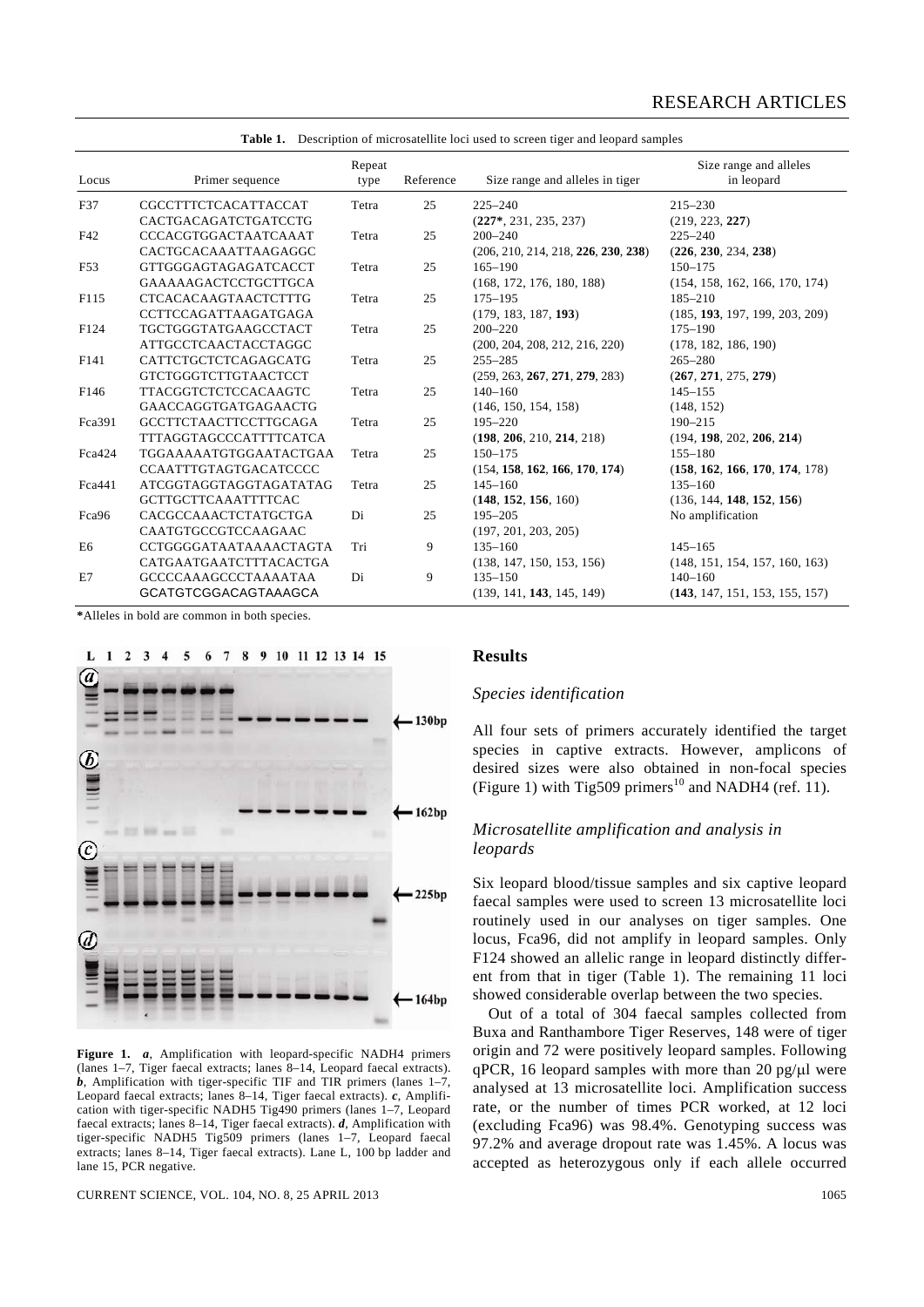# RESEARCH ARTICLES

| Allele and genetic diversity profiles of leopards<br>Table 2. |                                  |                                    |                                       |                  |                            |                                         |                                               |                                           |  |  |  |
|---------------------------------------------------------------|----------------------------------|------------------------------------|---------------------------------------|------------------|----------------------------|-----------------------------------------|-----------------------------------------------|-------------------------------------------|--|--|--|
| Locus                                                         | Observed<br>number<br>of alleles | Effective<br>number<br>of alleles* | Shannon's<br>information<br>$index**$ | $\rm{PIC^{***}}$ | Observed<br>heterozygosity | Expected<br>heterozygosity <sup>a</sup> | Nei's expected<br>heterozygosity <sup>a</sup> | Heterozygosity<br>deficiency <sup>b</sup> |  |  |  |
| F115                                                          | 6                                | 4.5714                             | 1.6459                                | 0.7499           | 1.0000                     | 0.8065                                  | 0.7812                                        | 0.2399                                    |  |  |  |
| Fca424                                                        | 5                                | 3.3835                             | 1.4067                                | 0.6666           | 0.4667                     | 0.7287                                  | 0.7044                                        | $-0.3595$                                 |  |  |  |
| F124                                                          | 4                                | 3.0866                             | 1.2241                                | 0.6165           | 0.6429                     | 0.7011                                  | 0.6760                                        | $-0.0830$                                 |  |  |  |
| Fca441                                                        | 5                                | 3.2611                             | 1.3395                                | 0.6408           | 0.5625                     | 0.7157                                  | 0.6934                                        | $-0.2141$                                 |  |  |  |
| F <sub>146</sub>                                              | $\overline{c}$                   | 1.6000                             | 0.5623                                | 0.3047           | 0.0000                     | 0.3871                                  | 0.3750                                        | $-1.0000$                                 |  |  |  |
| F37                                                           | 3                                | 1.2659                             | 0.4311                                | 0.1985           | 0.1538                     | 0.2185                                  | 0.2101                                        | $-0.2961$                                 |  |  |  |
| F <sub>141</sub>                                              | 4                                | 1.9617                             | 0.9429                                | 0.4545           | 0.625                      | 0.5060                                  | 0.4902                                        | 0.2352                                    |  |  |  |
| E6                                                            | 6                                | 5.7528                             | 1.7701                                | 0.8018           | 0.6875                     | 0.8528                                  | 0.8262                                        | $-0.1938$                                 |  |  |  |
| F53                                                           | 4                                | 3.7101                             | 1.3463                                | 0.6809           | 0.5625                     | 0.7540                                  | 0.7305                                        | $-0.2540$                                 |  |  |  |
| E7                                                            | 5                                | 3.4595                             | 1.3952                                | 0.6646           | 1.0000                     | 0.7339                                  | 0.7109                                        | 0.3626                                    |  |  |  |
| F42                                                           | 4                                | 2.4038                             | 1.0867                                | 0.537            | 0.5000                     | 0.6028                                  | 0.5840                                        | $-0.1705$                                 |  |  |  |
| Fca391                                                        | 5                                | 3.9130                             | 1.4682                                | 0.7035           | 0.6667                     | 0.7701                                  | 0.7444                                        | $-0.1343$                                 |  |  |  |
| Mean                                                          | 4.416                            | 3.1975                             | 1.2183                                | 0.58494          | 0.5723                     | 0.6481                                  | 0.6272                                        | $-0.1556$                                 |  |  |  |
| Standard<br>deviation                                         | ± 1.1645                         | ± 1.2704                           | ± 0.4035                              | ± 0.18136        | ± 0.2884                   | ± 0.1881                                | ± 0.1823                                      | ± 0.3532                                  |  |  |  |

\*From Kimura and Crow<sup>21</sup>. \*\*From Lewontin<sup>26</sup>. \*\*\*Polymorphic information content.

<sup>a</sup>Expected heterozygosities were computed using expected heterozygosity of Levene<sup>27</sup> and Nei<sup>28</sup>.

<sup>b</sup>Heterozygote deficiencies were expressed as  $D = (H_0 - H_e)/H_e$ .

twice in independent PCRs. With results from heterozygous loci, we estimated that three PCR replicates were sufficient to determine with more than 99% certainty that a given allele was homozygous and not a result of allelic dropout. The number of alleles in wild leopard samples ranged from 2 (F146) to 6 (F115, E6). The mean expected heterozygosity over all the loci analysed in CERVUS was 0.6481, while mean PIC was 0.5849. Individual probability of identity was 4.22E-0010, while the probability of identity of siblings was  $1.32 \times 10^{-4}$ , making it highly unlikely that two individual leopards could have identical genotypes. Various measures of genetic diversity are presented in Table 2. Observed number of alleles (4.416) across the loci was more than effective number of alleles (3.197). Shannon's information index and PIC showed that many of the loci were highly informative in leopards, with an overall mean polymorphism across the loci for Shannon's information index at  $1.218 \pm 0.403$ , and PIC at  $0.585 \pm 0.1813$ . Expected heterozygosity  $(H_e)$  ranged from 0.218 to 0.853 with mean of  $0.648 \pm 0.188$ , and observed heterozygosity  $(H_0)$  ranged from 0.000 to 1.000 with mean of  $0.572 \pm 0.288$ . Average expected gene diversity in the samples analysed ranged from 0.21 to 0.826, with an overall mean of  $0.627 \pm 0.182$  (Table 2).

#### **Discussion**

Currently, several genetic studies on endangered species are based on our ability to get invaluable information from minute amounts of DNA from unlikely sources like hair, scales, faeces, urine and shed skin. Advanced PCRbased techniques are of enormous value, especially when studying elusive species that are difficult to locate in the field, but which leave traces that can be found relatively easily. Potential risks of working with such non-invasive samples are mainly due to poor quality and quantity of  $DNA^{22}$ . False-positives and overlapping results can aggravate these risks with disastrous consequences while studying congeneric and co-habitating species like tiger and leopard.

 The panel of cross-species microsatellite markers used in this study is as informative in identifying individuals and establishing genetic diversity in wild leopard populations as it is in tigers (Table 2). Both species, however, exhibit considerable similarity in alleles across most of the loci. This allelic overlap is not unusual as tiger and leopard are congeneric, and will occur even when species-specific microsatellite markers are employed. Isolation and characterization of microsatellite loci in each species is a complex, expensive and moderately long procedure, and unfortunately does not guarantee that the markers are unique to each species as often these loci are transferable between congenerics. Both E6 and E7 developed in tigers<sup>9</sup> here exhibit similar alleles in leopards (Table 1). Nevertheless, studies on closely related species<sup>4</sup>, sub-species<sup>23</sup> and inter-species hybridization<sup>24</sup> employ common suites of cross-species microsatellite loci with remarkably valuable outputs.

 We show the possibility of error in tiger or leopard faecal sample identification with reported species-specific mitochondrial markers in tiger and leopard (Figure 1). This inaccuracy can lead to erroneous interpretations when a panel of cross-species, polymorphic microsatellite markers is used in one species without parallel data in its congeneric species. Out of the 13 microsatellite markers used in our previous studies on tiger<sup>7,12</sup>, only one (Fca96) did not amplify in leopards and one (F124) exhibited a different allelic size range (Table 1). Eight markers showed overlapping alleles in tiger and leopard and three loci (F53, F146, E6) exhibited one or two base differ